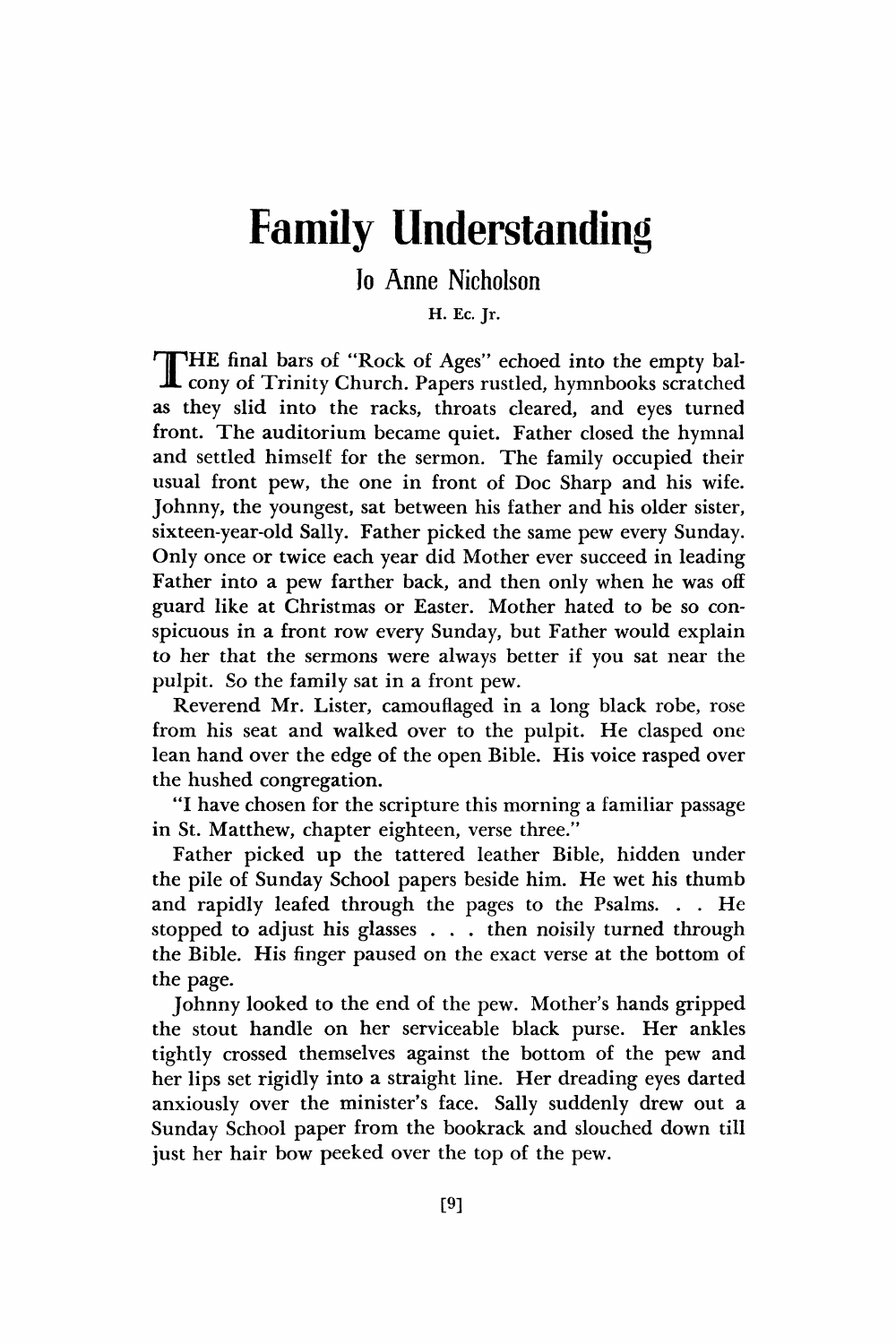Johnny squirmed. He knew what was coming. This had all happened before but he'd never given it a second thought till now. Nobody else in church ever was like Father—why did Dad have to be so different from everyone else? The other guys didn't have fathers who acted like that.

Father expectantly leaned forward, his face lighted up . . . and he loudly whispered the words of the scripture along with the minister.

"Verily, I say unto you, except ye be converted and become as little children, ye shall not enter into the kingdom of heaven."

Reverend Mr. Lister looked down at Father. Heads turned anxiously to the Meyers' pew. A blanket hung over the congregation.

Johnny's eyes ran to Mother's set face and over Sally's pretended interest in the Sunday School paper. He jerked his head around to his father. His eyes following up along Father's arm. . . . Father's eyes were closed and his lips moved rapidly. It was coming. The word *converted* did it every time. Johnny bent his head and looked at the scuffs around the toes of his new high top boots.

Mother and Sally braced themselves. Mrs. Sharp in the pew behind the Meyers family, twitched her bulbous nose. A grin played hide-and-go-seek around the corners of Doc Sharp's mouth. They waited. Sure enough!

Father stood up, laid his head back and slowly rolled out, "Amen, Brother Lister, A . . . men, and Hal . . . le . . . lu . . . jah!"

A snicker echoed to the front from one of the rows under the balcony. Johnny's hands doubled into hard knots. His head ducked. Suddenly, he couldn't stand it any more. He jerked forward and yanked at the coat tail of Father's Sunday suit. Father abruptly sat down.

An angry flush spread over Father's face. The muscles in his neck raced back and forth. His hand grasped Johnny's knee in a steeled grip.

Muttering, he slowly turned to Johnny. "Young man, if we were home right now, I'd lick you within an inch of your life. Understand? Now you sit up there like a man and never let me catch you doing a thing like that again."

Johnny gulped and breathlessly said, "Yes, sir."

The tears welled up in his throat but he concentrated hard on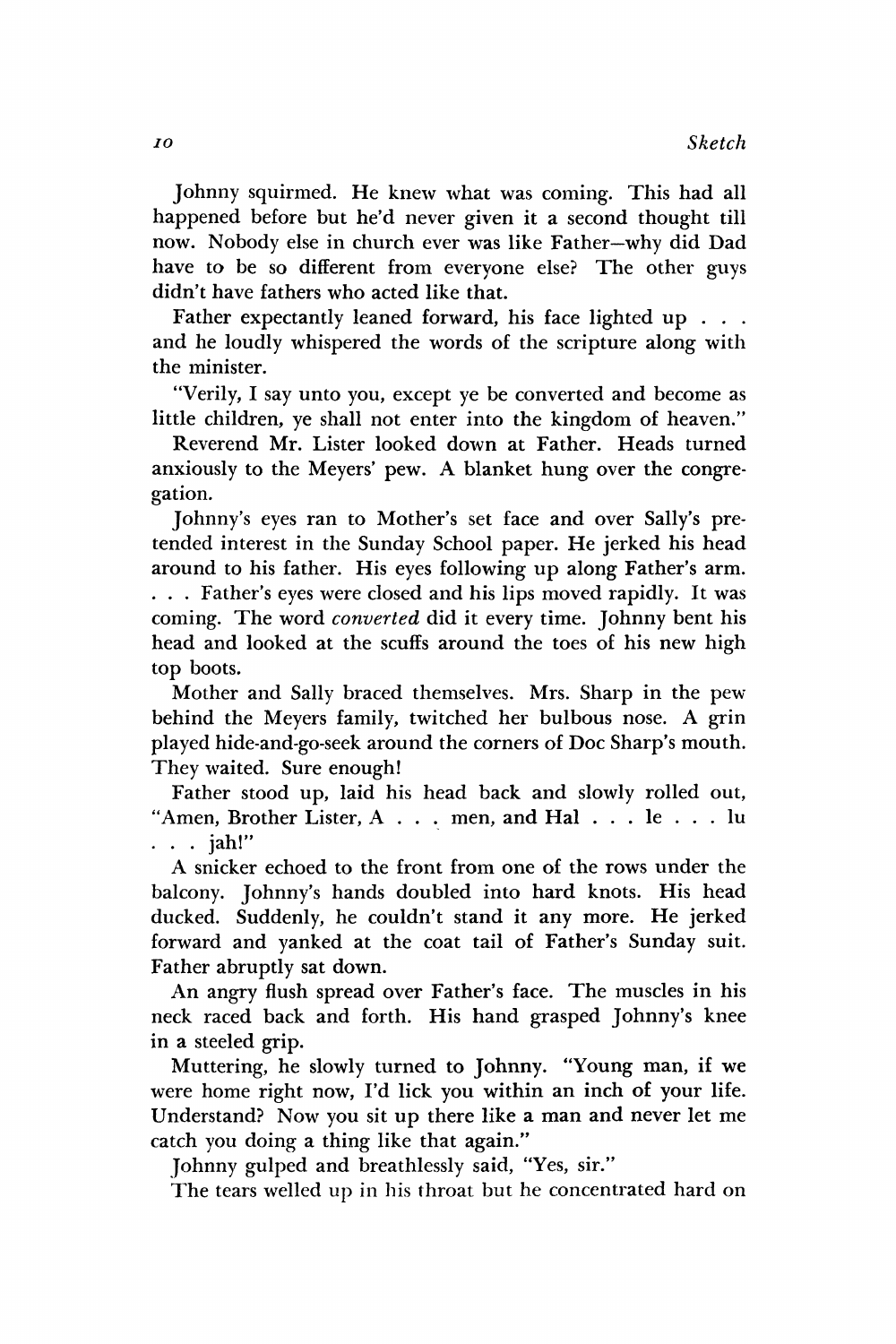the ferns sitting on the platform around the pulpit. Sally pushed her Sunday School paper into the rack. Then she carefully reached over, so Father wouldn't notice, and gave Johnny's tightly clenched fist a sympathetic pat. In her place at the end of the pew Mother sighed hopelessly.

**• •** 

It was one o'clock, and from the kitchen for the third time came mother's call, "Dinner's ready, everybody!" Johnny, who was sprawled like a starfish on the floor of the living room slowly detached himself from Buck Rogers in the *Tribune's*  Sunday comic section. At that last possible moment, Johnny ambled to the dining room and slipped noiselessly into his place across from Sally. He bowed his head and folded his hands on the spotless linen cloth.

Mother was slightly flushed from rushing to get dinner ready because church had let out so late. She sat stiffly on the chair nearest the kitchen, so that she could jump up and get anything she'd forgotten to put on the table  $\ldots$  it was usually the paprika that Father might want on his baked potato, or the horse radish that no one else liked.

From the head of the table rumbled Father's deep voice. "Are we quite ready now . . . Johnny?"

Johnny felt Father's disapproving eyes run over his carefully watered and combed head.

"Yes, sir," came the mumbled answer.

Deliberately Father straightened his plain black tie, patted a napkin into place on his generous stomach, and glanced sharply at Mother. He caught her nod, the signal that the children were in a proper and receptive mood for grace.

Father cleared his throat twice, coughed and began slowly, "Heavenly Father . . . we, your humble and obedient servants . . . come to you this blessed Sabbath day, begging forgiveness for our many sins. Especially do we ask it for one member of our family, who, because of his youth, misunderstood our worship for thee. We thank you for this food and for the hands that prepared it. In thy name, we ask this . . . Amen."

Mother shot Father a glance that said, "Was that quite necessary, Paul? Johnny is getting so sensitive about such things, lately." She settled back in her chair waiting while Father dished up her plate. For as long as she could remember, he'd served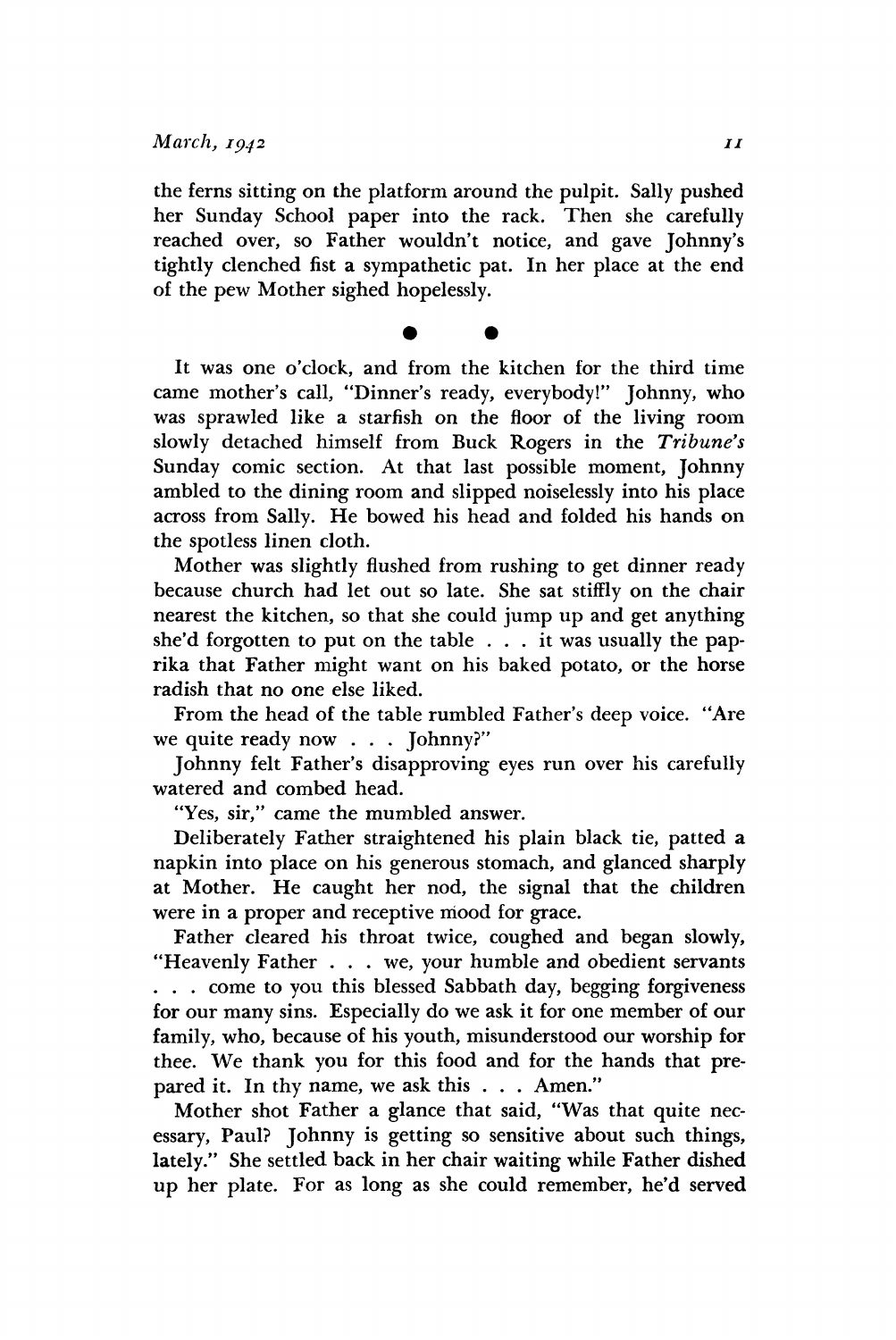hers first, even when the children were small. The thick rug was soft under her feet. The odor of steaming food sent a satisfying hug around the spotless dining room. The wind quietly sucked the curtains against the screen. Dead silence hung over the table.

"Please, just a small potato, Father," she spoke quietly.

Automatically, Johnny took Mother's plate from Father. His arm swung the plate around to her waiting hand. He gulped. "Hey, Dad," he said, "why do you always have to go and say 'Amen' and that stuff out loud in church? Nobody else ever does that."

Mother's fork paused in mid-air. The bite of salad fell to her plate. A frown wrinkled across her forehead. Sally's startled eyes shot across to Johnny's face. A wondering "hu . . . uh" flew from her lips. Why did Johnny have to bring that up now?

Father paused in carving the roast, and he carefully laid the knife and fork on the edge of the platter. His square hand brushed over the sparsely settled hair. Thoughtfully he lifted his head. "Well, Son," he said, "that's rather an easy question for me to answer, now that you ask it. As you get older, you'll understand it a lot more. That's the way some people praise God and show their . . ."

"Johnny," Mother interrupted, "how many boys were there in your class this morning? I had eleven junior girls, today!"

"Now, Mother, just let me talk awhile," put in Father. "It's about time Johnny understood some real religion instead of the popy-cock the teachers in Sunday School give them these days. If you'd listen to me, you'd be a lot better off yourself!"

Mother sighed. She turned to Sally and smiled. "Will you pass me the bread, please, dear?"

Father turned to Johnny, whose mouth was jammed full of baked potato and gravy.

"You see, Johnny," said Father, "your mother's got a lot of wrong ideas on religion, too, and she ought to know better. I've been doing my best for years to get her straightened out. You've just got to believe what the Bible says. That's all. It's right there in the Bible! Understand?"

Johnny squirmed under the battery of words. Mother with the wrong ideas on religion—huh! She didn't say much about it, but she was the one that was always doing things for everyone. She wasnt' a big blow about it, like Dad. She was O.K.